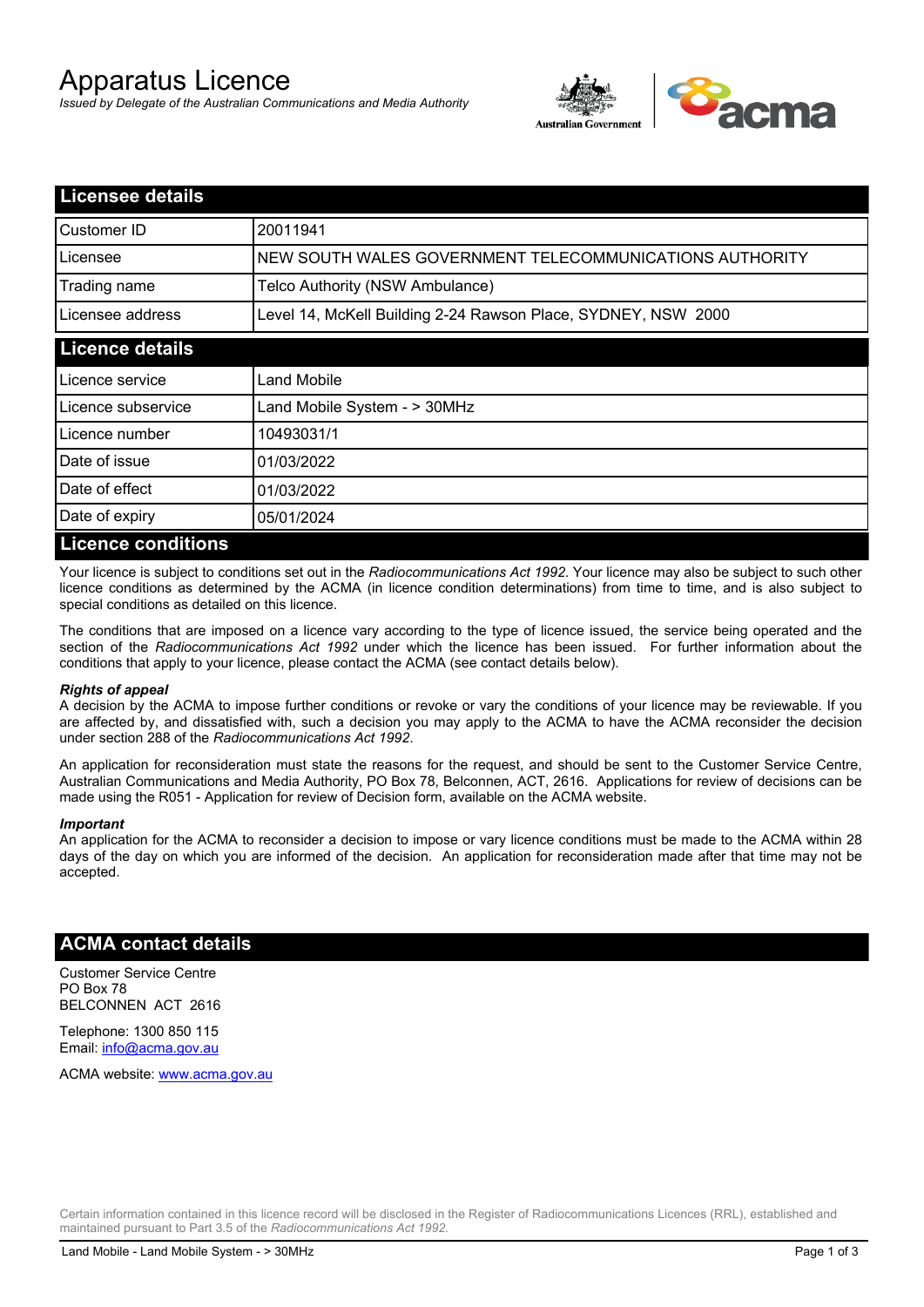## **Advisory Notes applying to licence no.: 10493031/1**

Conditions applicable to the operation of Land Mobile System station(s) authorised under this licence can be found in the Radiocommunications Licence Conditions (Apparatus Licence) Determination and the Radiocommunications Licence Conditions (Land Mobile Licence) Determination. Copies of these determinations are available from the ACMA and from the ACMA home page (www.acma.gov.au).